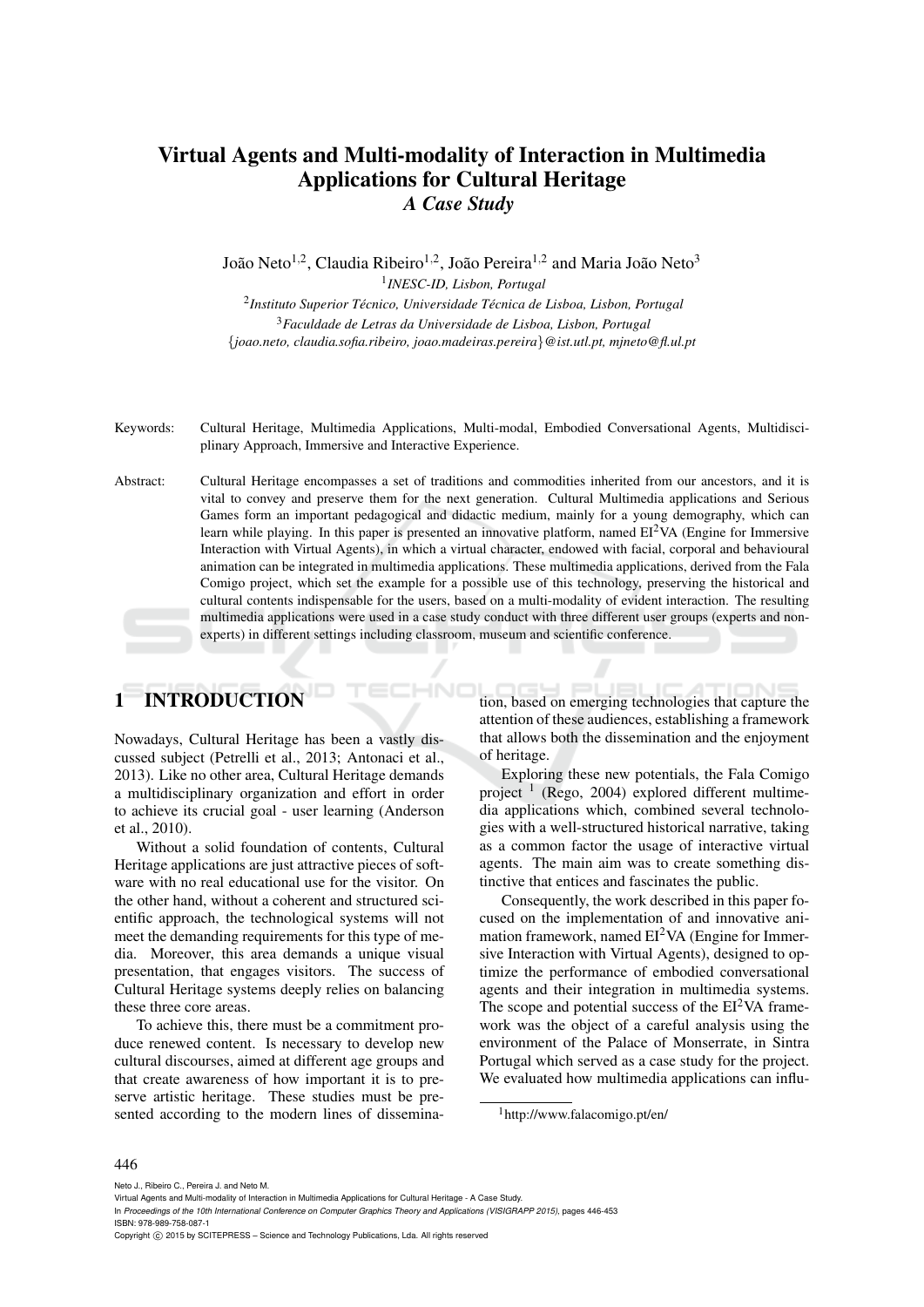ence the assimilation of cultural contents and make an impact of the visitors' experience and immersion. In this sense, tests with different types of users, such as interviews, questionnaires and in-situ demonstrations were made.

Section II describes the case study conducted as well as user characterization where as the results and discussion presented in section III. We finalize with conclusions and future work (Section IV).

# 2 EI2VA SYSTEM

The aim of this work was to create an innovative framework for virtual agents, completely integrated in a spoken dialogue system, where the purpose was to take the user on an immersive and multi-modal journey, where realism and interactivity are crucial factors.

### 2.1 Architecture

The organization of the  $EI^2VA$  framework is divided into three main blocks: Application, Animation Engine and Spoken Dialogue System. The Application Block can be seen as a standard multimedia support, with its features, functionality, and isolated objectives. In this manner it was intended to add a new interactive and communicative paradigm. This change forced the introduction of an innovative tool, where the inclusion of Embodied Conversational Agents, realistically animated and communicatively supported by an SDF, presents itself as a differentiating quality factor. Thus, the Animation Engine is responsible for conceding the realism by creating credible facial, emotional and bodily animations. The Spoken Dialogue System block is responsible for managing the interaction and knowledge domains of the virtual agent.

#### 2.1.1 Application Block

From the high-level architectural introduction made previously, it is possible to identify the existence of three main functional blocks. Each of these blocks has a set of internal modules that contribute to the integration of the  $EI^2VA$  framework into any multimedia application.

Beginning with the Application Block, which has two essential management components: Client Application Manager and Recognition Manager. The Client Application Manager is the entry point for the system's execution. As primary responsibility, it makes

the connection between the application, the Animation Engine and Spoken Dialogue System, controlling all activity of this environment. In addition to the features of communication management and enforcement, this module has other important responsibilities. Specifically, it serves as a trigger to the interactive process. As such, after creating the user's session structure, it initiates all the remaining components of the Application Layer. First it signals if the application is properly initiated and ready to start the recognition process, transferring the execution flow to the Recognition Manager.

The Recognition Manager is responsible of coordinating the whole recognition process. Specifically, when the Client Application Manager completes the initialization process, changes its state and informs the Recognition Manager that the recognition process can begin. The recognition process is continuous and cross-framework, always active, and only stopped when the agent is speaking, being restarted immediately when it finishes. This module is therefore separated from the animation engine, since their operation is independent of the activity of the later.

#### 2.1.2 Animation Engine

Regarding the Animation Engine block, it consists of a set of unique modules, responsible for the entire animation aspects of the EIVA framework. In particular, this engine is formed by the following functional components: Visemes Manager; Emotions Manager, Facial Expressions Manager, Human Gestures Manager, Body Animations Manager, Non-verbal Behaviour Manager; Data Persistence Manager and Animation Module. The Visemes Manager prime responsibility of mapping the phonemes of any supported language into visemes. Then, it takes the resulting viseme set and converts it to visual animations belonging to the virtual agent. As input data, this component receives a data structure composed by the list of phonemes and their duration times, sent directly by the Spoken Dialogue System.

The Emotions Manager is responsible of mapping a set of human emotions into visual animations of the virtual agent. As input data, this module receives a data structure containing three separate lists: a list of emotions to generate; a list with the respective duration of each of these emotions and a list with particular intensities of each of the above poses.

The Facial Expressions Manager primary function is to map a set of facial expressions into visual animations that can be used by the virtual agent. As input data, this module receives a data structure containing three separate lists: a list of the facial expressions to generate; a list with the respective duration of each of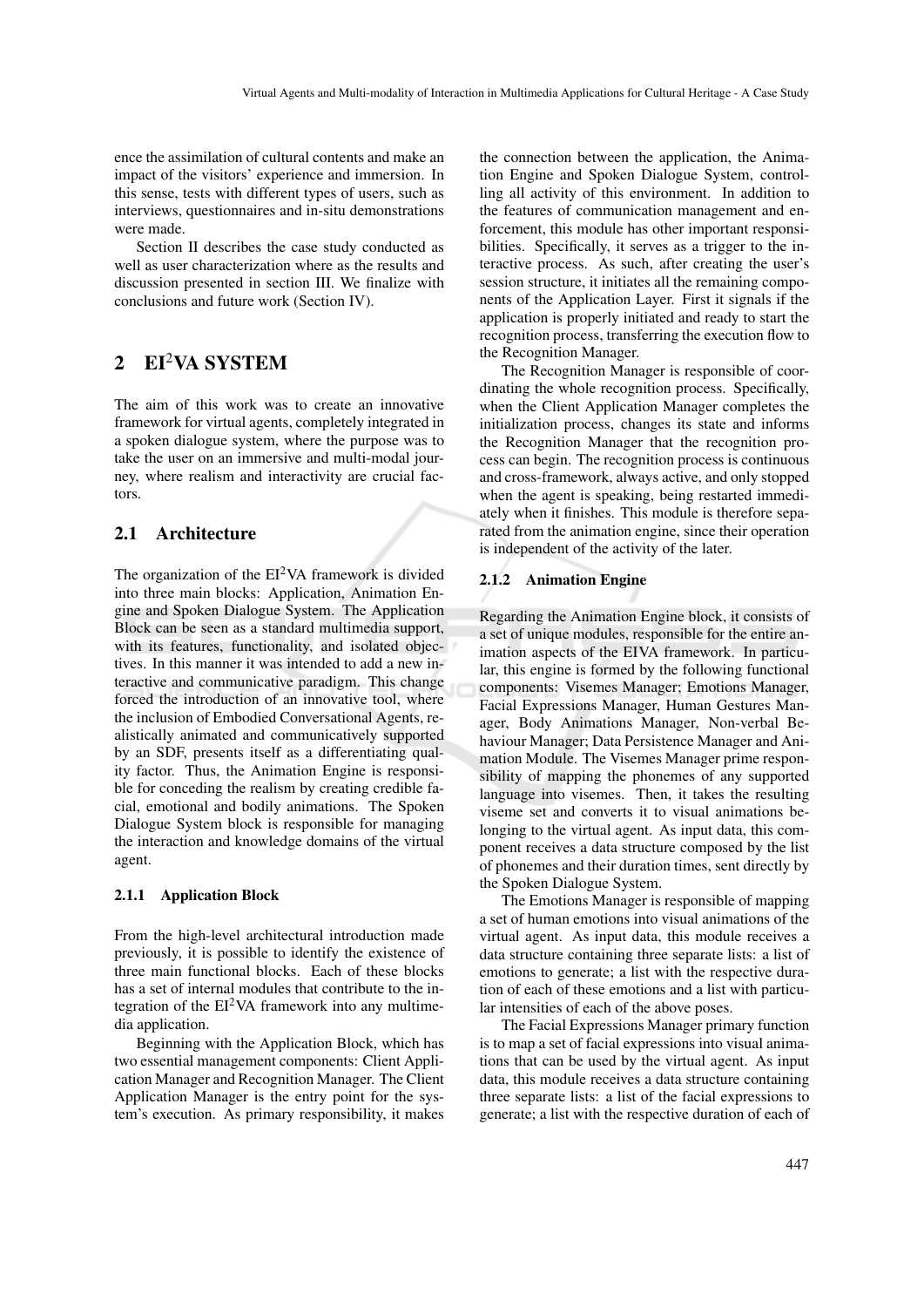these expressions and a list with particular intensities of each of the above poses.

The Human Gestures Manager, in its turn, maps a set of human gestures in visual animations that can be used by the virtual agent. As input data, this module receives a data structure containing three separate lists: a list of the human gestures to generate; a list with the respective duration of each of these gestures and a list with particular intensities of each of the above poses.

The Body Animations Manager has the responsibility of defining a set of uncharacterised animations, which can be used at alternate times of the interactive process. Here we find oratory animations or animations of complex human movements. Currently there is no concrete and generally accepted specification to indicate which set of essential bodily animations a virtual agent should have. This led us to separate this module functionally and structurally. In this manner, its control is independent from any other animation manager.

The Non-verbal Behaviour Manager takes the responsibility of recreating non-verbal behaviours and associates them with text responses to be reproduced by the virtual agent. These behaviours can be created to encompass any of the animations related to emotions, gestures or facial expressions.

Any previously described animation can be defined as an interactive event which occurs over a period of time, being connected to a given sequence of facial or body animations and persisted in the Data Persistent Manager. As such, it must be possible to reference these animations easily through a standard specification. This abstract description is the solution to simplify the structural mapping between what is sent by the Spoken Dialogue System and what is featured in each of the presented managers. Thus, to better reference the different data structures received in each behavioural animation module, the descriptive language for virtual human animations VHML - Virtual Human Markup Language <sup>2</sup> was used.

#### 2.1.3 Spoken Dialogue System

The Spoken Dialogue System consists of a set of components that enhance the multi-modal and interactive facets of the system. Through the integration of semantic processing tools, speech recognition and synthesis engines, it is possible to transform a virtual agent in an educational and communicative vehicle. To achieve an interactive form of communication it was necessary to innovate in different aspects, mainly in the creation and structuring of the

Relational Knowledge Base. Specifically, it was necessary to develop something more prominent than a simple database, associating questions with respective answers. This layer is generally coordinated by the management module - Dialogue Manager, which takes the responsibility of structuring all communication and processing flow, liaising with the Animation Engine and the Client Application. The Speech Recognition Engine integrates the AUDIMUS which is a hybrid speech recogniser that combines the temporal modelling capabilities of Hidden Markov Models, with the discriminative pattern classification capabilities of multilayer perceptrons. This automatic recogniser can be used for distinctive tasks, based on a common structure, with different components. The acoustic models were adapted for a microphone input device. The system is using a different language model for each specific application scene in order to have a limited number of words in the vocabulary. With this approach the recognition percentage is much higher. However, the language model can have an increased complexity for each knowledge base driven interactions.

The Language Interpretation Module is responsible for extracting the intentions of the user's utterances. The visitor can interact with the applications by touching the screen or by speech commands. When real-time interaction is intendant, a suggestion table of questions is shown to the user to help her/him steer in the right direction. In a cultural exhibition case study is normal for a virtual agent interaction framework to receive many questions not stored in the current knowledge base. To avoid quick user detachment, we suggest possible questions to boost the interaction sequence. The visitor can choose a specific question using the touch screen interface or by reading the question. When this module receives input on the touch screen, it sends the chosen question to the Relational Knowledge Base module.

The Relational Knowledge Base maps questions to the appropriated answers. When a question arrives to the module, an answer is chosen and then sent to the Dialogue Manager.

The Dialogue Manager consists of several main modules, including the Behavioural Agent (BA) which has the responsibility of managing all the dialogue process. Frames are used to represent both the domain and the information collected during the interaction with the users. The Speech Synthesizer Engine integrates a TTS module (DIXI) which is a concatenated based synthesiser. This framework supports several voices and two different types of unit: fixed length units (such as diaphones), and variable length units. This latter data-driven approach can be

<sup>2</sup>http://www.vhml.org/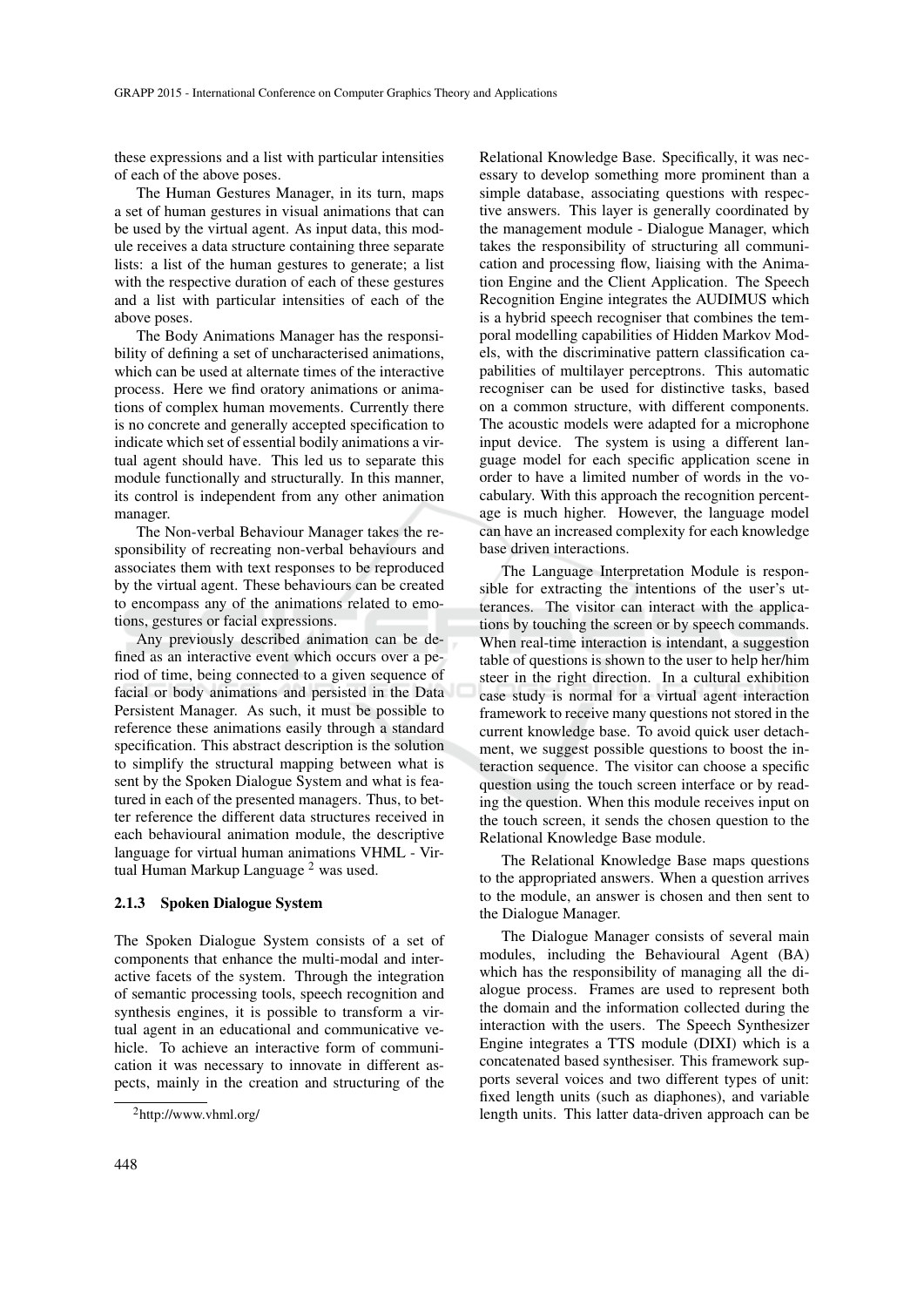fine-tuned to a limited domain of applications scenes, by altering the design of the corpus.

#### 2.2 Information Flow

Given the previous structural division, we can summarize the interactive flow organization through a state machine (see Fig 1) that mirrors the different presented phases.

At the beginning of the execution the system is in INIT state, where the different modules managers are initiated, beginning with the Application Block soon followed by the spoken dialogue layer. After this phase, the system is ready to start the recognition process, reaching the LOAD state. When this loading process is complete, the client application is ready to receive requests, going to the ACTIVE state. When the user interacts with the system in the form of a question, this is done transferring the execution flow to the Spoken Dialog System. The system enters a processing phase in which the current state - PRO-CESSING - reflects that. When this process ends, the result is sent to the Animation Engine that will generate an animated - ANIMATING state. The Application layer is responsible for initiating the display of the prior sequence to the user. When the agent finishes its response, the system waits for a new interaction returning to the ACTIVE state. When the interaction ends, the system returns to its initial state- INIT. The following image shows this same state machine.



Figure 1: State Machine of the  $EI<sup>2</sup>VA$  Framework.

# 3 FALA COMIGO PROJECT A CASE STUDY

It was decided to conduct an appraisal of this work, which consisted in evaluating in an integrated way, each of its components. This evaluation was based in a set of structural methodologies introduced by



Figure 2: At the time of the Cook Famiy Room example.

(Bernsen and Dybkjær, 2004) and (Fonseca et al., 2012). Collecting this information allowed doing a deeper reflection on fundamental aspects of the multimedia system produced for the Fala Comigo project  $3$  (Rego, 2004).

With the reference of Monserrate Palace in Sintra, the Fala Comigo project<sup>4</sup> (Rego, 2004) created different multimedia products, assuming as common denominator the virtual agents. These products obeyed, in terms of content, to a selection of information which is relevant to different types of audiences using different levels of language. Enhancing content accessibility increases the potential of one of the most fundamental objective of a Cultural Heritage application - user learning. By using complementary cultural contents, a simple user interface was designed, where the contents can be clearly conveyed and absorbed. These applications are group by three distinctive types: Multi-touch Informative, Multi-touch Interactive and Serious Games (Abt, 1970; Michael and Chen, 2006; Susi et al., 2007; Ribeiro et al., 2013). An example of one of the multimedia applications can be depicted in Figure 2.

The first important step of the evaluation process was to correctly identify the user groups that should test the system in its development phase. Following this premise, we formed an evaluative group for each of the functional areas presented in this work. This structure proved to be of utmost importance when drawing conclusions about the developed functional environment.

#### 3.1 User Characterization

This step was conducted in a structured and methodological way, since it is crucial to select the right users to test the system. In particular, special steps were taken throughout this process, selecting heterogeneous assessment groups, skilled and unskilled, fo-

<sup>3</sup>http://www.falacomigo.pt/en/project/

<sup>4</sup>http://www.falacomigo.pt/en/project/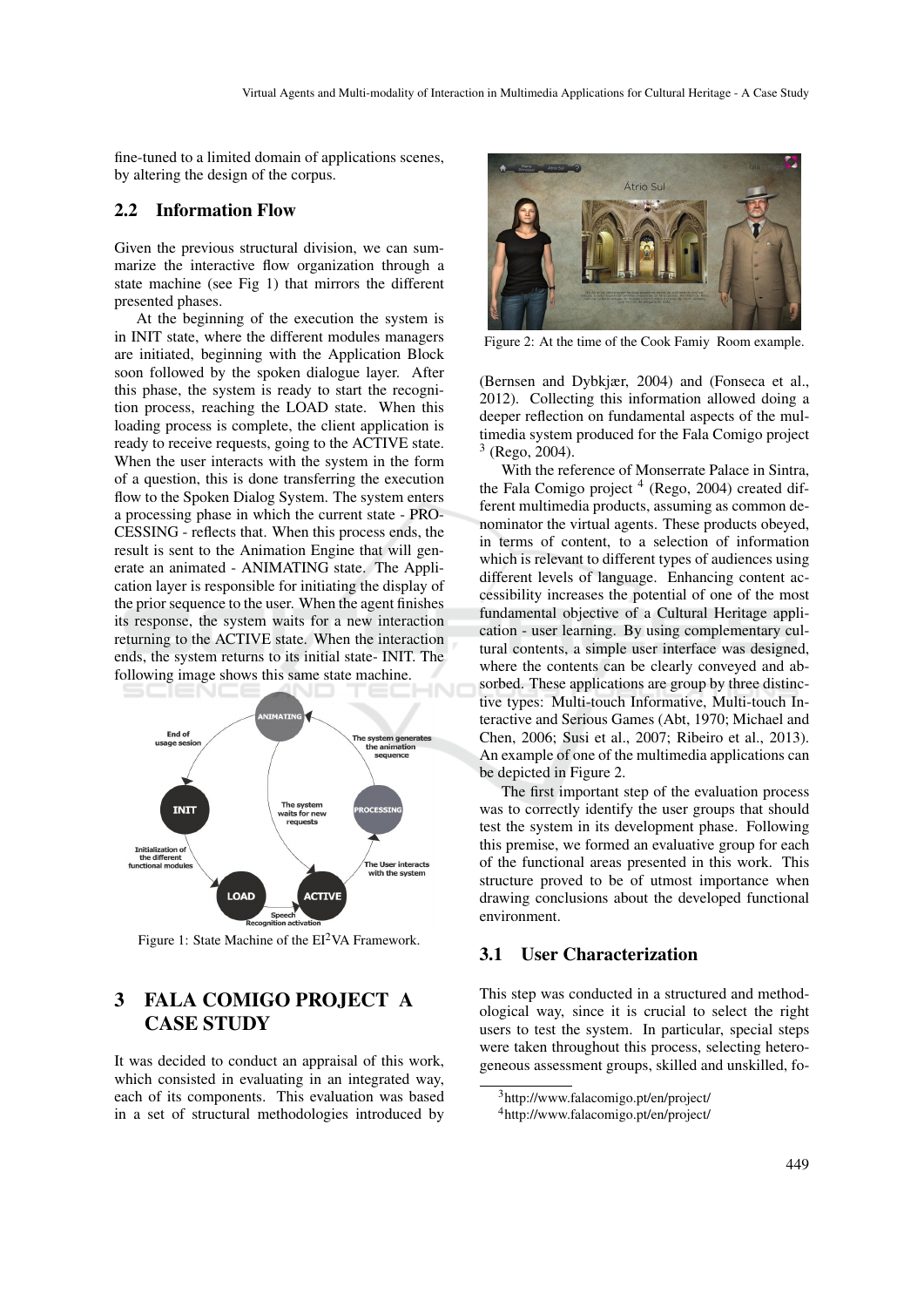cused on examining particular parts of the system (Taras, 2005).

#### Follow-up Groups

Since the start of the development phase, both the Animation Engine and the Spoken Dialogue System, needed a specialized follow-up group responsible for analysing each iteration of these two parts. Separately, another team was assigned to monitor the multimedia applications creation process, as mentioned previously. The group responsible for the structural and functional analyse of the evolution of the Animation Engine and Spoken Dialogue System had the following composition: (a) 1 specialist in animation; (b) 1 specialist in spoken dialogue systems; (c) 2 expert users; (d) and, 3 non-expert users.

In parallel, the group with the task of verifying that aesthetic and functional evolution of the multimedia applications was composed as follow: (a) 1 specialist in historical and artistic contents; (b) 1 specialist in spoken dialogue systems; (c) 2 expert users; (d) and, 3 non-expert users.

From the organizational structure presented, is possible to observe that the two groups were comprised of three categories of users. This approach promotes the possibility of receiving different types of opinions and getting a better perspective on the strengths and weaknesses of the system. On both groups there are specialists, focused on matters directly related to fundamental aspects of the exposed functional blocks. Additionally, two experts users were assigned to each team that had both an academic and professional experience in this context. Due to their background, this users were able to provide a distinct and constructive view of all the environment. To promote a new critical and impartial vision about the various functional components, we also selected three non-experts users with no previous knowledge of the areas in question.

During the development stage, the two groups collaborated with us through different stages of formative evaluation, analysing the main functional aspects of the created system. In all these analytical moments, technical and design flaws were found. This iterative discussion process resulted in the improvement of the components discussed above. At the end of this step, the history log build during the different analysis phase was reviewed. This resulted in a summative evaluation of the complete process.

### System Users

After concluding the development phase, it was necessary to find new users, without any knowledge of

the work in progress. The selection of users followed the same methodological principles of the development phase. In terms of analysis, the focus was on the quality and effectiveness of the transmission of educational and historical content as well as the sociological ability of the virtual agent as a teaching and guiding vehicle during a cultural visit.

Given the interactive facet of the Fala Comigo project <sup>5</sup> (Rego, 2004), it was decided to validate the capabilities of this system in different environments. Initially, the system was presented at the international conference: ECLAP2013, 2nd International Conference on Information Technologies for Performing Arts, Media Access and Entertainment, Porto, 8-10 April 2013. Here, the main focus of the evaluation was the Animation Engine and the Spoken Dialogue System, via the technical skills of the participants. In short, with this demonstration, we sought the opinion and acceptance of people with expertise in the identified areas.

In a second phase, the pedagogical capabilities of the interactive agent were analysed. The presentation and use of educational multimedia content alone, very often has a low receptivity in the target audience. Without a well-structured conductive line, where the virtual agent assumes the role of a guide, it is difficult to achieve a correct transmission and assimilation of historical contents. As such, it was necessary to assess the actual pedagogical relevance of the produced applications. Therefore, it was decided to test the different applications with two groups of students, one of basic education (8th grade) and other higher education (3rd year of the degree in Art History). The context, the mode and manner of this assessment will be explained in the next section.

To complete this important step, the applications were also evaluated in-situ. The Monserrate Palace is a monument with very particular characteristics and is visited by many foreign tourists. Almost empty today, the historical contents need to be the bridge between the past and the present. The virtual agents, as recreated historical figures, are responsible for guiding the visit, on one hand, and for being storytellers, on the other. This phase lasted a week and we were able to collect all the information necessary regarding the created applications.

# 4 RESULTS AND VALIDATION

In this section is summarized the results of the evaluation process. In order to maintain a descriptive con-

<sup>5</sup>http://www.falacomigo.pt/en/project/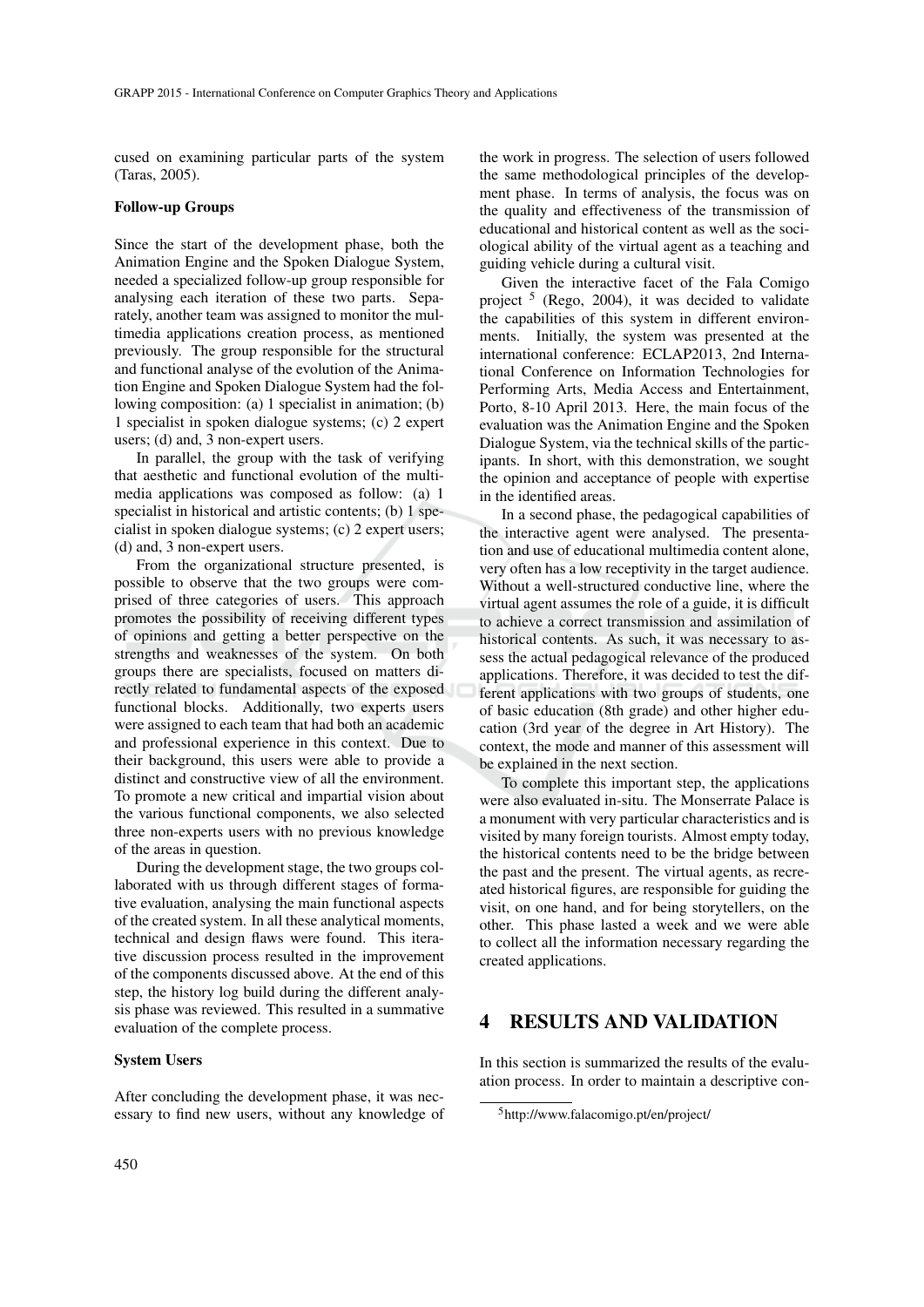

Figure 3: Technical Analysis Results.

sistency, we begin with the description and analysis of the results obtained in the international conference ECLAP, followed by the assessment of the student groups test phase and ending with the assessment of in-situ tests.

### 4.1 Technical Analysis

The international conference ECLAP was chosen to be the first demonstration attempt, disseminating the Fala Comigo project <sup>6</sup> (Rego, 2004) in a scientific environment, paying particular attention to the interaction with the Virtual Agent. The questionnaire used to collect information was administered to 15 users and was focused on the evaluation of the Animation Engine and the Spoken Dialogue System. Particularly, the objective was to obtain new opinions and also validate the chosen implementation options. The questionnaire was divided into three distinct and well defined sections: demographic analysis, analysis Animation Engine and analysis of Spoken Dialogue System.

The first phase of the evaluation comprehended a group of demographic questions for better characterization and contextualization of the respondents. The high level of education and technical skills of the participants provided a new vision in the two previous highlighted components. Moreover, the wide variety of participants nationalities was significant when assessing the quality of the communicative message of the virtual agent, with only three available languages, including Portuguese, English and Spanish. After answering the demographic questionnaire each user was submitted to guided interaction with each of the multimedia applications. At the end of interaction, each user answered a questionnaire composed of seven likert-scale questions focused on analysing the real impact of the virtual agent on their experience. Specifically, it was requested feedback in terms of visual credibility, both facial and emotional animation wise. The summary of the results obtained in this questionnaire are presented in Figure 3.

93% of respondents consider that these animations reproduced faithfully and, with excellent quality, the expressions and emotions of a human being. The communicative importance of the virtual agent is another relevant aspect to take into consideration. The agent, many times, needs to be a communicator and a disseminator of cultural contents in a historical environment. The text-to-speech engine needs to have access to realistic voices. Each virtual agent should have a particular voice that needs to be convincing and feel natural. 80% of respondents qualified this qualitative aspect with Very High and 20% believe that the credibility conveyed by the virtual character to High. The used voice, together with a spoken discourse carefully outlined, is fundamental in this interactive process. Overall, the receptivity of respondents was quite acceptable, with 87% of respondents to rate the overall experience with the Virtual Agent with Very High. Finally, the last section of the analysis focused on issues related to Spoken Dialogue System. The ECLAP conference provided an environment suitable to test aspects concerning communicative quality of virtual agent dialogues, mainly the contents of the Relational Knowledge Base. Again, 87% of the inquired users were very satisfied with the assertiveness of the virtual agent's cultural message.

### 4.2 Sociological Analysis

After ECLAP, we looked for different points of view outside of the academic context. Specifically,the system was tested by two distinct groups of respondents. The main aim was to analyse the sociological, educational and communicative ability of the virtual agent. In this respect, the multimedia applications were tested with a group of students from the 8th grade (total of 20 students) and with a university class from the Art History course (total 28 students). This test was comprehended in two distinct phase: firstly the user listened to an oral presentation of cultural contents of the Palace of Monserrate and its history. After, the students answered to a quiz regarding educational questions about the presentation. On the

<sup>6</sup>http://www.falacomigo.pt/en/project/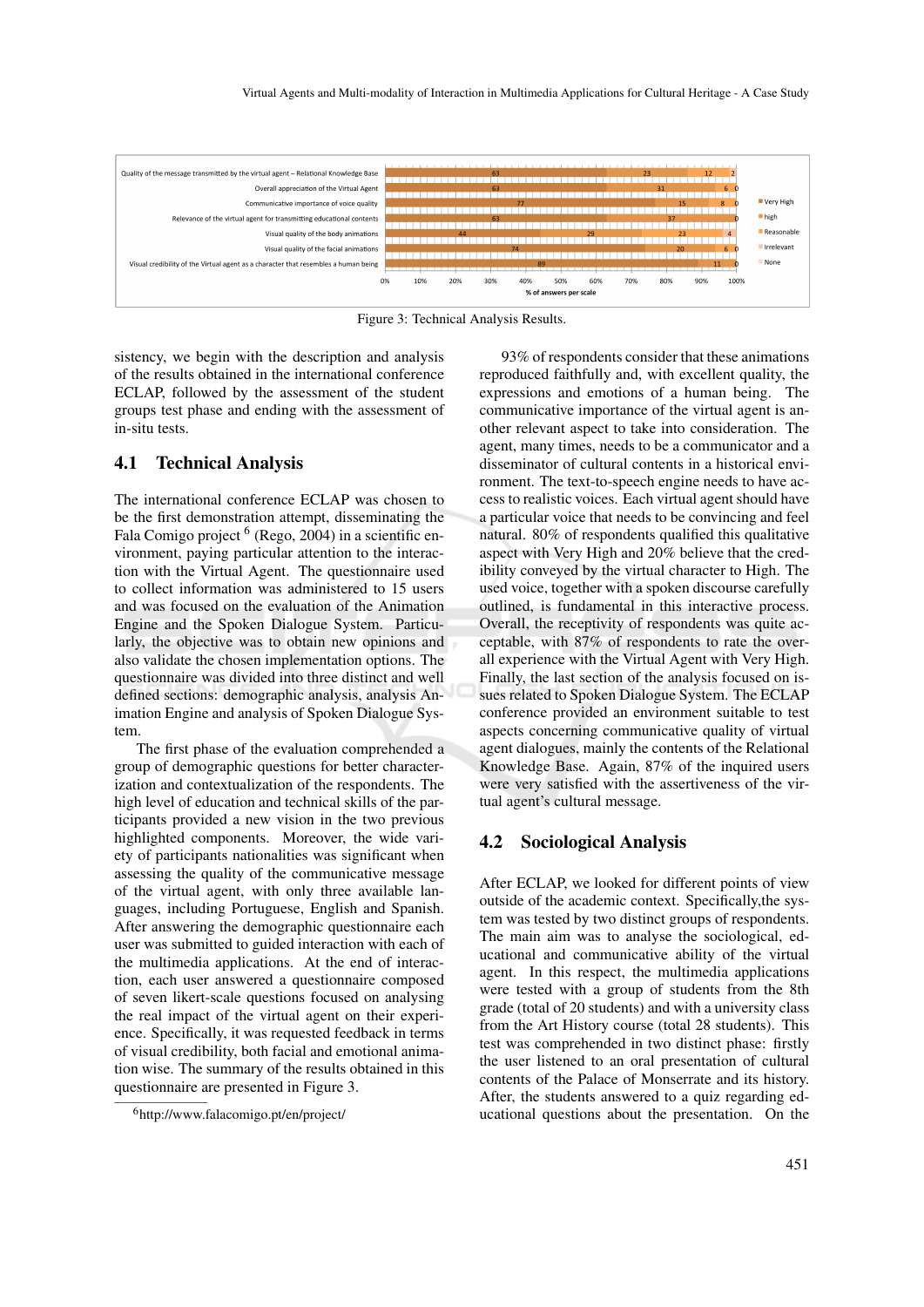second phase, the students interacted with the multimedia applications for a period of 15 minutes. Finally, they answered to a quiz similar to the one they answer previously. These knowledge questionnaires were provided by experts and pre-test and post-test, although different, had the same level of difficulty. The summary of the results can be depicted in Figure 4 and Figure 5.



Figure 4: Art History Course Undergraduate Students Results.



First, we have to point out an important aspect in relation to the environment in which the tests were conducted. Regarding the university students group, the underling process was conducted in the classroom. On the other hand, with the 8th grade students group the tests were conducted at the monument during a study visit. Even with specific knowledge in art history, the results of the undergraduate class show that the user location paradigm of is a factor to take into account. Only 22% correct and 41% wrong answers, adding up to 37% of unanswered questions.

The initial results of 8th grade class were a little more balanced with 45% correct answers.These results indicate that the presence of the visitor at the historical site has a measurable impact in the assimilation of the historical and educational contents. Particularly, this is reflected in the lower percentage of wrong answers and not answered, 21% and 34% respectively of the 8th grade students group. After the interaction phase, the second quiz showed a clear improvement of the respondents. In the 8th grade students we can see a 34% increment for the correct answers to 81%. In the undergraduate students, the correct answers percentage was maximized by 28 points to 50%. These are positive results that show some promise in terms of the sociological, educational and communicative capacities that the virtual agent offers.

### 4.3 In-Situ Analysis

To conclude the test phase, it was decided to conduct a week of field-testing at the Palace of Monserrate. Both visitors and monument's staff were invited to experience the multimedia applications. Here, with a sample of 47 elements, we aimed to test, not only the technical aspects of the Animation Engine and the Spoken Dialogue System, but also aspects related to the usability and design of the applications. In terms of the lastly referred aspects, the results were very interesting, which revealed the importance of the virtual characters being directly integrated in multimedia applications. The summary of the results can be depicted in Figure 6.

After the normal demographic analysis phase, feedback was requested regarding the Design and Usability facets of the multimedia applications. Specifically, the aim was to hear the user's opinion in terms of the presented cultural knowledge and the acquisition process of those historical contents. 77% and 68% of respondents scored as Excellent the structural aspects of Design and Usability, respectively. In terms of exposure and apprehension of knowledge 72% and 57% indicated as Excellent how the historical and educational contents are presented and acquired, in that order.

Regarding the evaluation of the Animation Engine, the respondent's views support the results obtained during the evaluation process carried out at the ECLAP conference. Specific technical aspects, such as the visual impact of the facial animations (Very high - 74%), communicative importance (Very High -63%) or voices quality (Very high - 77%) were quite interesting in a non-specialized public. The results are less positive in the visual evaluation of the body animations, with 44% of respondents to evaluate these as Very High and 29% as High. 89% of respondents indicated with Very High the visual credibility of the virtual characters, higher value than 80% registered at the ECLAP conference. Finally, 63% of respondents scored as Very High the overall quality of the animation engine.

The final evaluation phase included the quality of the verbal message conveyed by the virtual characters, structured in the Relational Knowledge Base. 63% and 23% of users consider this as Very High and High respectively.